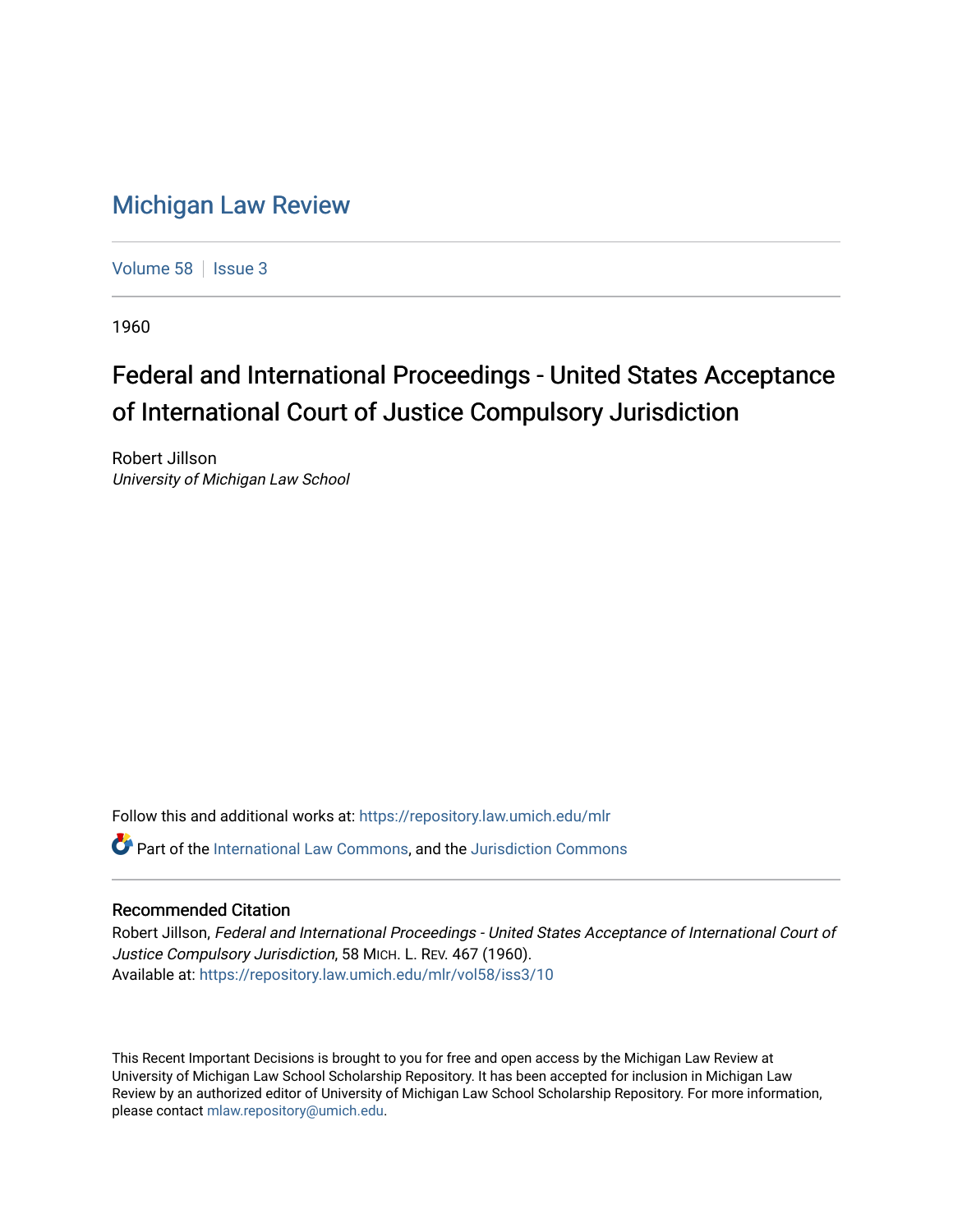FEDERAL AND INTERNATIONAL PROCEEDINGS-UNITED STATES ACCEPTANCE OF INTERNATIONAL COURT OF JUSTICE COMPULSORY JURISDICTION-In October 1957 Switzerland, on behalf of the holding company now commonly known as Interhandel,<sup>1</sup> addressed an application against the United States to the International Court of Justice (I.C.J.). Claiming I.C.J. jurisdiction by reason of the United States adherence to article 36 (2) of the Statute of the Court,2 Switzerland's submissions were essentially that the United States was under an obligation (I) to restore to Interhandel assets of the General Aniline and Film Corp.s which had been seized in 1942 pursuant to the Trading with the Enemy Act, $4$  and, as an alternative,  $(2)$  to submit the

1 Originally called I. G. Chemie, now Societe Internationale Pour Participations Industrielles et Commerciales S.A. (hereafter referred to as Societe Internationale), "Interhandel" is entered in the common registry of the Canton of Basie, Switzerland. Societe Internationale v. McGranery, (D.C. D.C. 1953) 111 F. Supp. 435.

<sup>2</sup>Art. 36 (2) provides: "The States parties to the present Statute may at any time declare that they recognize as compulsory *ipso facto* and without special agreement, in relation to any other state accepting the same obligation, the jurisdiction of the Court in all legal disputes concerning: a. the interpretation of a treaty; b. any question of international law; (c) the existence of any fact which, if established, would constitute a breach of an international obligation; d. the nature or extent of the reparation to be made for the breach of an international obligation." For the United States adherence, see Declaration of the United States of America of August 14, 1946, 61 Stat. 1218, T.I.A.S. No. 1598.

<sup>3</sup>GAF, a Delaware corporation, was founded in 1939 as American I.C. Chemical Corp. by merger of Agfa-Ansco Corp., General Aniline Works, and Ozalid Corp. In general see Buttler, "General Aniline Nears the Block," N.Y. TIMES, August 20, 1956, p. 29:1. From its inception GAF was almost wholly owned by Interhandel. Mason, "The General Aniline and Film Co. Case," PROCEEDINGS OF THE AMERICAN SOCIETY OF INTERNATIONAL LAW 114 at 114-117 (1958).

<sup>4</sup>The act provides for the vesting of title to enemy owned assets in the Alien Property Custodian. 40 Stat. 411 (1917), as amended by the Fust War Powers Act of 1941, 55 Stat. 839 (1941), 50 U.S.C. Appx. (1952) §5 (b).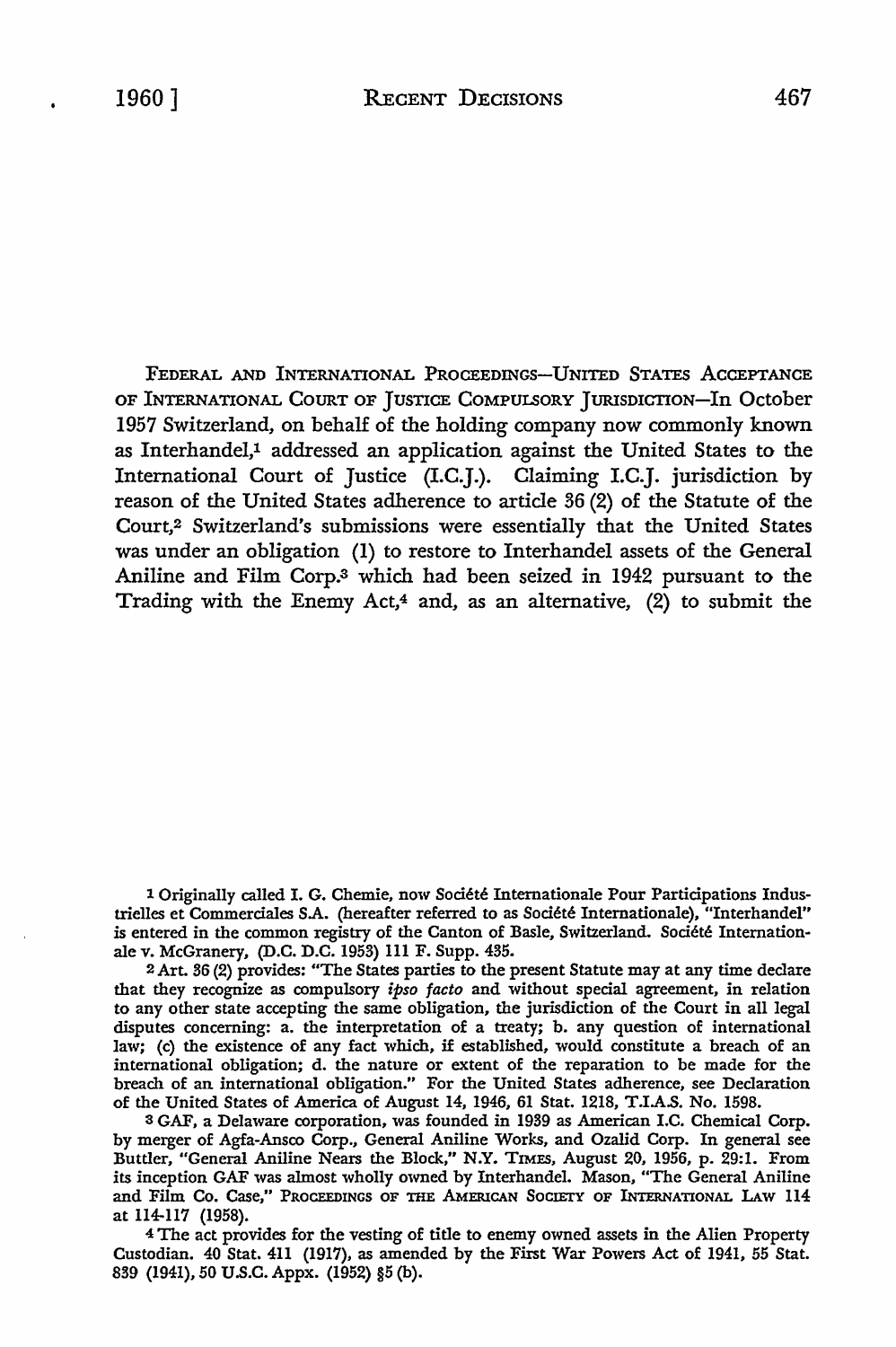dispufe to arbitration.5 The United States countered with four preliminary objections to jurisdiction.6 Most important were objections 3, that "... Interhandel ... has not exhausted the local remedies available to it in the United States courts," and  $4(a)$ , that the "sale or disposition [of GAF assets] has been determined by the United States of America, pursuant to paragraph (b) of the Conditions attached to this country's acceptance of this Court's jurisdiction [the automatic reservation],7 to be a matter essentially within the domestic jurisdiction of this country." By order of October 24, 1957, the court rejected, for lack of urgency, Switzerland's request to indicate interim measures.8 On March 21, 1959, the court rendered judgment on the preliminary objections. By a nine-judge majority, *held,* the application is inadmissible for failure to exhaust local remedies. Ten judges found it unnecessary to adjudicate upon objection 4 (a), observing that the objection was made only with regard to disposition of the vested assets, and that the United States had not yet determined to make such disposition. *Interhandel Case (Preliminary),* [1959] I.C.J. Rep. 6.

On October 21, 1948, Interhandel filed an action in the District Court for the District of Columbia9 seeking restoration of its vested assets on the ground that at the time of seizure it was not an enemy or ally of an enemy. Although a Swiss company, Interhandel apparently had been formed by I. G. Farben, a German chemical trust.10 The crux of the dispute was whether German ownership terminated prior to the United States' declaration of war upon Germany in 1941. In the district court the parties moved for discovery.11 On July *5,* 1949, Interhandel was ordered to produce the bank records of H. Sturzenegger & Cie.12 On June 15, 1950, two weeks before the Sturzenegger records were to be produced, the Swiss Federal

<sup>5</sup>Principal case at 19.

<sup>6</sup>Id. at 10-11.

<sup>7</sup>"PROVIDED, that this declaration shall not apply to .•. (b) Disputes with regard to matters which are essentially within the domestic jurisdiction of the United States of America as determined by the United States of America. . . ." Declaration of the United States of America of August 14, 1946, 61 Stat. 1218, T.I.A.S. No. 1598.

s Interhandel Case (Interim), [1957] I.C.J. Rep. 105.

9 As provided for by the Trading with the Enemy Act, 40 Stat. 411 (1917), as amended by the First War Powers Act of 1941, 55 Stat. 839 (1941), 50 U.S.C. Appx. (1952) §9 (a).

10 E.g., Interhandel's first president, Hermann Schmitz, also first president of American I.G. Chemical Corp., was chairman of the Board of I. G. Farben. Interhandel's original stock was issued on behalf of Ed. Greutert & Cie., predecessor of H. Sturzenegger & Cie., a private Swiss banking concern purportedly financed by I. G. Farben. Mason, "The General Aniline and Film Co. Case," PROCEEDINGS OF THE AMERICAN SOCIETY OF INTERNATIONAL LAW 114 at 115 (1958).

11 Pursuant to Rule 34, Fed. Rules Civ. Proc., 28 U.S.C. (1958).

12 Societe Internationale v. Clark, (D.C. D.C. 1949) 9 F.R.D. 263. I. G. Farben is said to have controlled Interhandel, by a system of options, pledges and loans, through the so-called "Sturzenegger Circle." In 1940 the control system was at least nominally terminated. Whether effective control was relinquished probably cannot be discovered without examination of the records of H. Sturzenegger &: Cie. Mason, "The General Aniline and Film Co. Case," PROCEEDINGS OF THE AMERICAN SOCIETY OF INTERNATIONAL LAW 114 at 116 (1958). "The inference is plain that an investigation of I. G. Chemie is necessarily an investigation of H. Sturzenegger & Cie." Société Internationale v. McGranery, note 1 supra, at 441.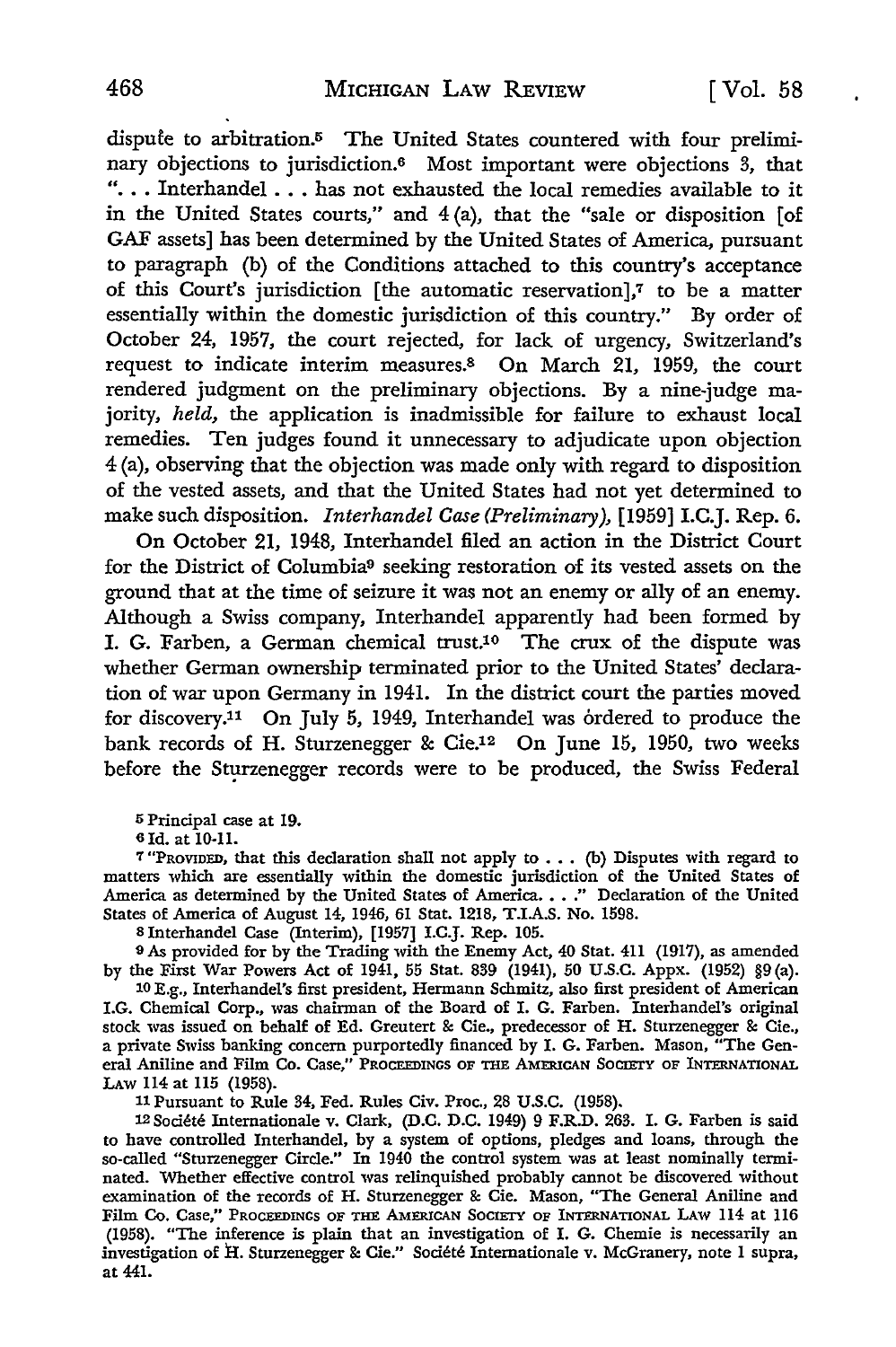Attorney constructively seized them through the exercise of a preventive police power, considering that submission would constitute violation of article 47 of the Swiss Bank Law<sup>13</sup> and article 273 of the Swiss Penal Code.<sup>14</sup> The court then appointed a special master, who found, inter alia, that Interhandel had made a good faith effort to obtain the ordered documents, that there was no evidence of collusion between plaintiff and the Swiss Government, and that "there was a substantial legal basis for the seizure under Swiss law."<sup>15</sup> The court itself, after adopting the master's report, found "that the ... papers were and are in the possession . . . of plaintiff and that except for their confiscation ... plaintiff would be able to produce them."16 However, considering that to hold otherwise "would permit a foreign party to be placed in a favored position by the laws or action of his government,"17 the court then held that plaintiff "refused"18 to comply with a production order, and that dismissal with prejudice was proper.<sup>19</sup> After considerable delay the court of appeals made a final affirmance.<sup>20</sup> On certiorari, the United States Supreme Court reversed,<sup>21</sup> holding that because of "serious constitutional questions" of due process, dismissal was inappropriate.22 The case was remanded with instructions to require additional evidence of good faith, "explore plans looking towards fuller compliance," or proceed to trial on the merits.

Switzerland's application to the I.C.J. was based upon the U.S.-Swiss Washington Accord.23 That agreement provided that Switzerland would liquidate German assets within her jurisdiction. The Swiss Compensation Office was charged with liquidation, and its decisions were subject to appeal by an Allied Joint Commission to the Swiss Review Authority. The Accord also stipulated that "the United States will unblock Swiss assets in the United States."24 In February 1946 the Swiss Compensation Office determined that Interhandel was a Swiss company.25 The Joint Commission indicated disagreement. On January 5, 1948, the Review Authority an-

13 The provision provides for banking secrecy.

14 This article creates the crime of "economic espionage."

**15** Societe Internationale v. McGranery, note I supra, at 439.

17 Id. at 443.

1s Within Rule 37 (b) (iii), Fed. Rules Civ. Proc., 28 U.S.C. (1958).

19 By reason of Rule 34, Fed. Rules Civ. Proc., 28 U.S.C. (1958).

<sup>20</sup>The district court suspended operation of its dismissal for three months. Societe Internationale v. McGranery, note 1 supra, at 445. The court of appeals affirmed, but allowed six more months of grace. Societe Internationale v. Brownell, (D.C. Cir. 1955) 225 F. (2d) 532. In August 1956, the district court denied plaintiff's motion to vacate dismissal, and the court of appeals reaffirmed at 243 F. (2d) 254 (1957).

21 Societe Internationale v. Rogers, 357 U.S. 197 (1958).

22 "Rule 37 should not be construed to authorize dismissal of this complaint because of petitioner's noncompliance with a pretrial production order when it has been established that failure to comply has been due to inability, and not willfulness, bad faith, or any fault of petitioner." Societe Internationale v. Rogers, id. at 212.

23 Of May 25, 1946. For text see 14 DEPT. OF STATE BuL. 1121-1124 (1946).

24 Art. IV (1), U.S.-Swiss Washington Accord, 14 DEPT. OF STATE BuL. 1121-1124 (1946). 25 The remainder of this paragraph is based upon the principal case at 17-19.

<sup>16</sup> Id. at 442.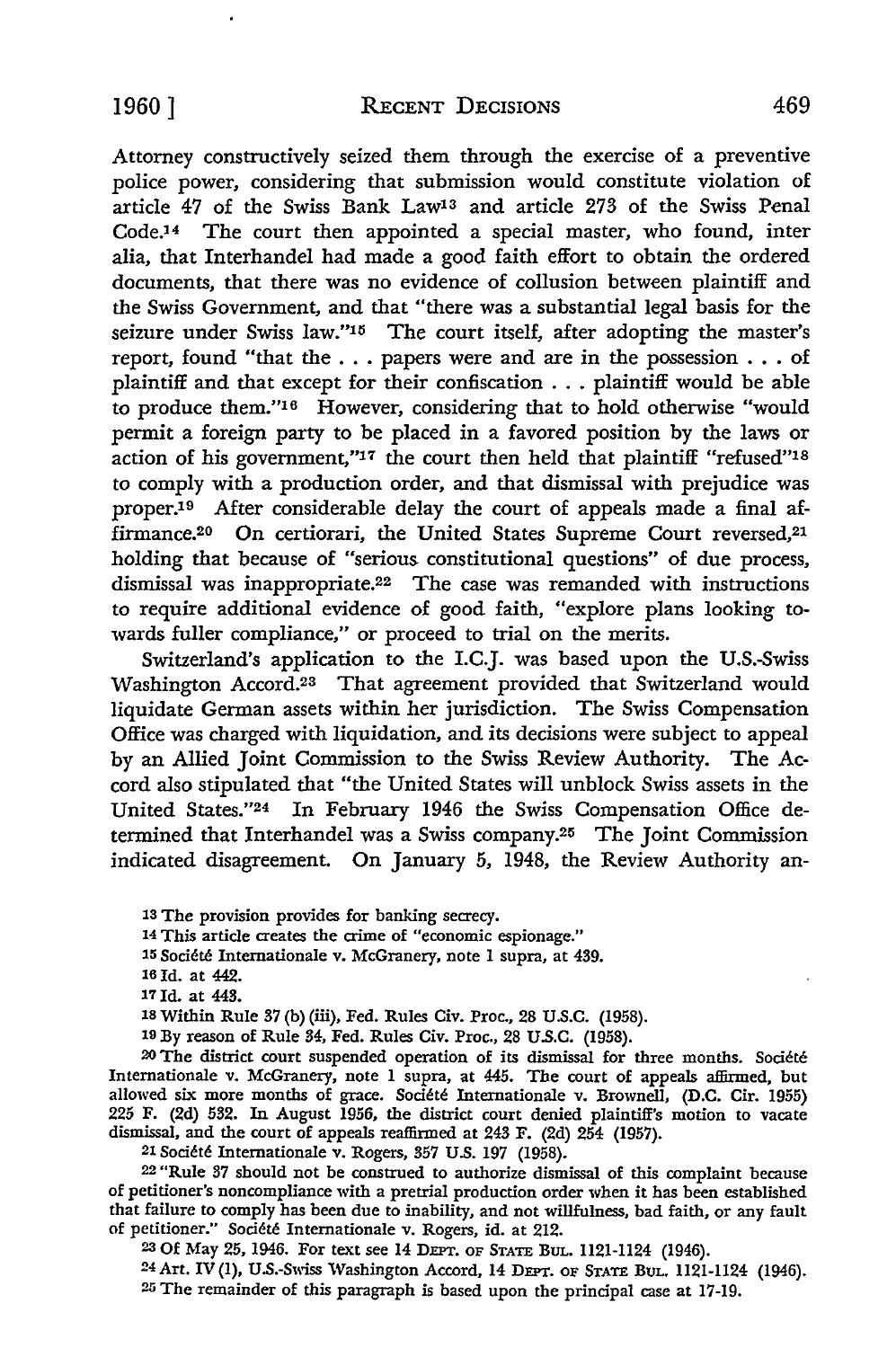nulled blocking of Interhandel's Swiss assets, which had been provisionally blocked since 1945. In a note of May 4, 1948, to the State Department, Switzerland contended that her Review Authority's decision made the question of the nationality of Interhandel's ownership res judicata, by reason of the Accord, vis-a-vis the United States. The Department of State reply of July 26, 1948, rejected this thesis. Switzerland persisted, and in her note of September 7, 1948, requested arbitration under article VI of the Accord.26 On October 12, 1948, the United States suggested that her courts were open to non-enemy aliens seeking restitution of vested assets. Correspondence was suspended until April 9, 1953, when Switzerland complained that litigation had reached a deadlock. Various notes were then exchanged, culminating in the Swiss note of August 9, 1956, which again proposed arbitration under the Washington Accord, or under the Arbitration Treaty of February 16, 1931.27 The United States rejected these proposals on January 11, 1957. In a memorandum appended to the United States note the State Department recognized Switzerland's exhaustion of local remedies, although the United States Supreme Court subsequently granted certiorari.2s

On two important occasions, the instant case and the *Case of Certain Norwegian Loans (France v. Norway)*,<sup>29</sup> the I.C.J. has had before it a party whose acceptance of compulsory jurisdiction was subject to an automatic reservation. In both cases the majority of the court, prompted perhaps by a notion of expediency,<sup>30</sup> found it unnecessary to adjudicate the validity of the reservation. Six permanent judges, however, have disagreed, and specifically addressed themselves to the subject.<sup>31</sup> Five of the six find the reservation invalid for three basic reasons: (1) inconsistency with article 36, paragraph 6 of the Statute of the Court,<sup>32</sup> because the reserving state purportedly retains the right to "settle" particular jurisdic-

26 "In case differences of opinion arise with regard to the application or interpretation of this Accord which cannot be settled in any other way, recourse shall be had to arbitration." U.S.-Swiss Washington Accord, 14 DEPT. OF STATE BuL. 1121-1124 (1946).

27 47 Stat. 1983 (1931), T.S. 844 (1931).

28 Societe Internationale v. Rogers, note 21 supra.

29 [1957] I.C.J. Rep. 9. The French Declaration, reserving "differences relating to matters which are essentially within the national jurisdiction as understood by the Government of the French Republic," was withdrawn on July IO, 1959. For English text of the new French Declaration, see ABA SECTION OF INTERNATIONAL AND COMPARATIVE LAW, RE-PORT ON THE SELF-JUDGING ASPECT OF THE UNITED STATES' DOMESTIC JURISDICTION RESERVA-TION 80 (August 1959).

30 See suggestion by Boskey, PROC. CORNELL SECOND SUMMER CoNF. OF INT. LAw 33 (1958) that such practice is not unusual, citing Ex parte Bakelite Corp., 279 U.S. 438 at 448 (1929).

31Armond-Ugon (Uruguay), principal case at 90; Guerrero (El Salvador, died 1958), Case of Certain Norwegian Loans, note 29 supra, at 43; Klaestad (Norway), principal case at 75; Lauterpacht (United Kingdom), Case of Certain Norwegian Loans, note 29 supra, at 43, principal case at 95; Sir Percy Spender (Australia), principal case at 54. Judge Read (Canada, term expired 1958) found the French reservation involved a good-faith determination and hence was not automatic. Case of Certain Nonvegian Loans, note 29 supra, at 94.

32 "6. In the event of a dispute as to whether the Court has jurisdiction, the matter shall be settled by the decision of the Court."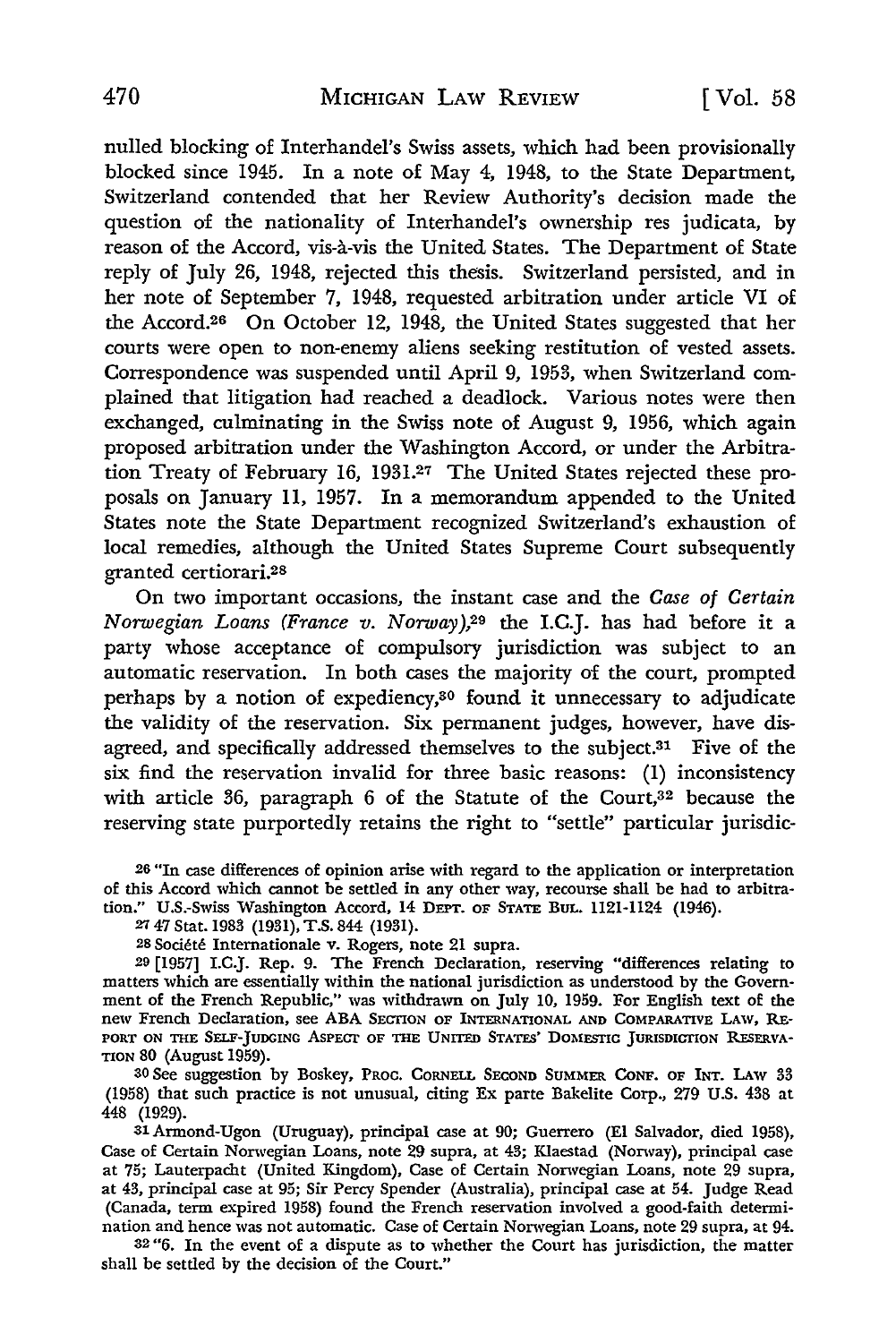tional disputes by its own decision, (2) fundamental inconsistency with the article 36 (2) concept of jurisdiction "compulsory *ipso facto* and without special agreement,"33 and (3) failure of the acceptance, including the reservation, to constitute a legal obligation because the existence and extent of the obligation is dependent upon ad hoc unilateral determination by the accepting government.34 One judge has attacked the validity of these propositions on the basis of an implied requirement of good faith in invocation of automatic reservations, which would make them subject to judicial review,<sup>35</sup> but he seems clearly wrong insofar as the intent of the United States Senate is concerned.<sup>36</sup> The major difficulty, if any, seems to be the relation between these reasons and a conclusion that the United States' reservation is invalid. Although the United States' condition (b) may be somewhat different from a reservation to an ordinary multilateral treaty, it is clearly analogous. Based on the theory that a state cannot be bound without its consent, according to the traditional view, a ratification with reservation of a multilateral treaty is inoperative unless all parties to the treaty accept such reservation.37 Hence, the first of the above reasons for invalidity has some precedent in international law. According to a relatively recent position taken by the I.C.J., however, ratification with a reservation which is compatible with the *raison d'etre* of the treaty may, in some circumstances, be operative without subsequent universal consent.38 The second reason for invalidity would take automatic reservations to the compulsory jurisdiction of the court out of any such special class. The last reason is founded upon a conceptualistic notion of legal act, roughly analogous to the Anglo-American contract notion of illusory promise.

33 The text of art. 36 (2) is quoted in note 2 supra.

34 Lauterpacht bases this objection on a "generally recognized principle of law," presumably within art. 38 (c) of the Statute of the Court, which authorizes application by the court of "general principles of law recognized by civilized nations." Case of Certain Norwegian Loans, note 29 supra, at 49.

35 Armond-Ugon, principal case at 93-94.

36 See statements by Loftus Becker, Legal Adviser to the State Department, PRoc. CORNELL SECOND SUMMER CONF. ON INT. LAW 144-147 (1958); Lauterpacht's historical survey in the principal case at 107-111. See also Senator Connally's explanations of the condition, which he introduced as an amendment, in 92 CoNG. REc. 10624, 10695 (1946).

37 See, e.g., statement of Adrian Fisher while Legal Adviser to the State Department, Senate Hearings before a Subcommittee of the Committee on Foreign Relations on the Genocide Convention, 81st Cong., 2d sess., p. 134 (1950); United Kingdom Memorandum annexed to the September 20, 1950, Report of the Secretary-General Assembly, U.N. Doc. No. A/1372 (1950).

38 While accepting the principle of universal consent, the court noted that with regard to the Genocide Convention the purpose of the General Assembly and adopting states was that "as many States as possible should participate," and concluded that the parties had therefore tacitly consented in advance to reservations which did not "frustrate or impair, by means of unilateral decisions or particular agreements, the purpose and *raison d'etre* of the convention." Advisory Opinion on Reservations, (1951) I.C.J. Rep. 15, 45 AM. J. INT. L. 579 (1951).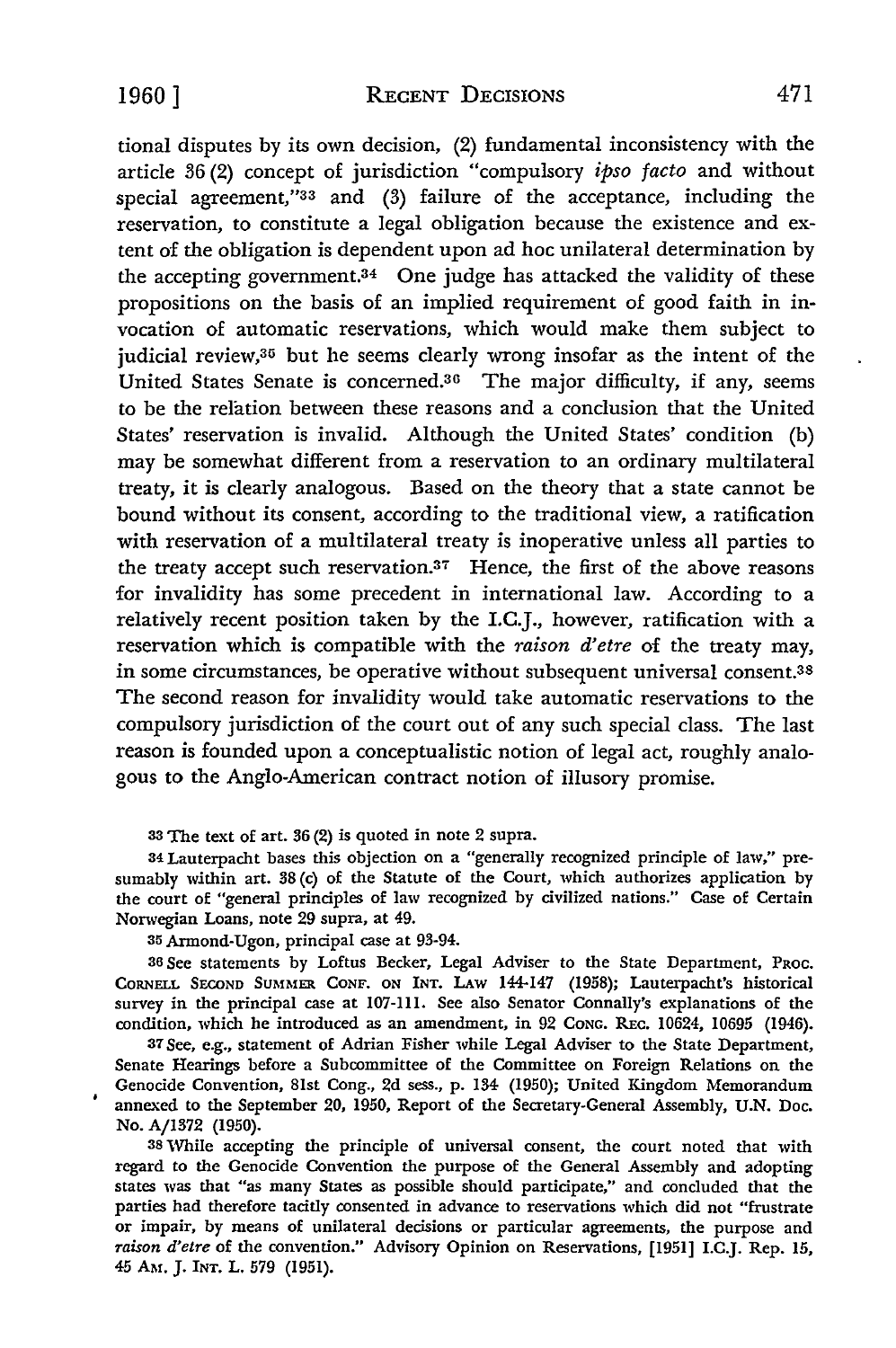An additional problem may center on the possible separability of adherence and condition (b). One judge,<sup>39</sup> with an oblique reference to American practice of attempting to institute actions against Communist states concerning aerial incidents,4° concluded the United States intended to make a valid adherence. Admitting some ambiguity in the American position,41 it would seem that the intent of the United States Senate, which originated the condition, was to accept compulsory jurisdiction only in principle. This is consistent with the established Senate position of giving only token acknowledgment to the notion of compulsory international adjudication while jealously guarding the prerogatives of the United States.42 Nevertheless, it would be expedient, perhaps, for the court to continue to avoid decision on this delicate question until absolutely necessary. Because of the condition of reciprocity built into I.C.J. compulsory jurisdiction,43 any state against whom the United States attempted to bring an action could take advantage of the unfortunate condition (b).44 Hence, the conclusion of no jurisdiction could almost always be based on invocation of the condition, assuming, arguendo, the condition's validity. If adherence is not judicially eliminated the repugnant condition may not, in particular disputes, be invoked, and the court could possibly find the question of validity moot by reason of jurisdiction based on implied consent. It would seem that the only possible situation requiring adjudication of the validity of the adherence would be an application to set aside a default judgment. This seems unlikely.

One must finally decide whether the United States should withdraw the "as determined by the United States" language of condition (b). In particular the Senate seems to have been concerned with the possibility of an adverse international decision on immigration, tariffs, or the. Panama Canal.45 The American Bar Association Section of International and Comparative Law has concluded that there is negligible risk of a present holding that these areas are not essentially within the domestic jurisdiction of the United States as determined by international law.40 A non-automatic

39 Armond-Ugon, principal case at 93-94.

40 E.g., Case of the Treatment in Hungary of Aircraft of U.S.A. (U.S. v. Hungary), [1954] I.C.J. Rep. 99; Aerial Incident of Oct. 7th, 1952 (U.S. v. U.S.S.R.), [1956] I.C.J. Rep. 9; Aerial Incident of March 10th, 1953 (U.S. v. Czechoslovakia), [1956] I.C.J. Rep. 6. In each of these cases the court rejected the American action because the defendant had not accepted compulsory jurisdiction.

41 In addition to the aerial cases, note 40 supra, see State of the Union Message, 40 DEPT. OF STATE BuL. 115 at 118 (1959); Becker, "Some Political Problems of the Legal Adviser," 38 DEPT. OF STATE BuL. 832 (1958).

42 See note 36 supra.

. 43 See note 2 supra.

44 This is what happened to France in the Case of Certain Norwegian Loans, note 29 supra.

45 See Senator Connally's remarks, 92 Conc. Rec. 10624 (1946).

40 ABA SECTION OF INTERNATIONAL AND CoMPARATIVE LAW, REPORT ON THE SELF-JUDGING ASPECT OF THE UNITED STATES' DOMESTIC JURISDICTION RESERVATION 43-44 (August 1959).